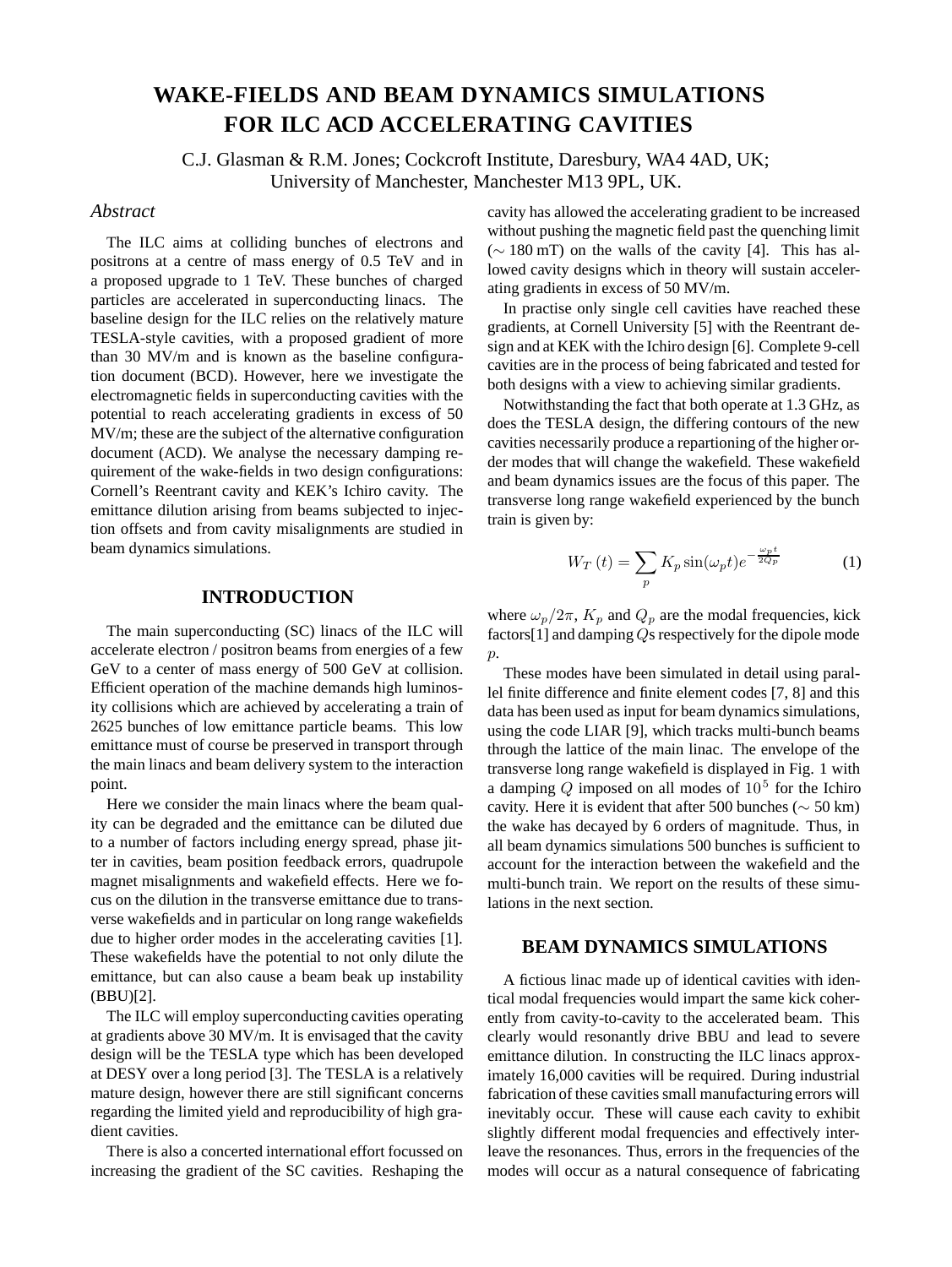

Figure 1: Envelope of the long range transverse wakefield for the Ichiro cavity with  $Q = 10^5$ ,  $W_0 = 0.1472 \text{ V/pC/mm/m}.$  Points show the location of the bunches.

these cavities and will allow BBU and severe emittance dilution to be avoided. Indeed, it is expected there will be a Gaussian spread of the order 0.1 MHz [10].

Nonetheless, there will still be emittance dilution and we investigate this by subjecting the beam to an initial injection offset of  $\sim \sigma_y/3$  and tracking it down the complete linac.

The simulations detailed here incorporated the manufacturing errors by calculating 50 wakefields based on randomly detuned modal frequencies with an RMS spread of 1 MHz, 3 MHz or 10 MHz and with, initially, a uniform damping Q of  $10^6$ . These 50 wakefields are then randomly distributed through the length of the linac, *i.e*. between the cavities, by LIAR before beam tracking occurs. The results presented here are the average of 100 machines formed with different random number seeds. The complete ILC beam consists of 2625 bunches and we utilised the USCold lattice [11]. The projected emittance for the whole beam was recorded at the end of the tracking procedure.

As shown in Eq. 1 the amplitude of the wakefield depends on  $\sin(\omega_p t)$ . Random and systematic fabrication errors will alter the mode frequencies as described earlier. The time  $t$  is determined by the bunch spacing. Should any modes lie such that  $\omega t$  is close to  $\pi/2+2n\pi$  or  $3\pi/2+2n\pi$  $(n = 0, 1, 2, ...)$  then resonant BBU could occur. By varying the bunch spacing by a small fractional amount  $(\pm 0.1\%)$  we can investigate the sensitivity of the long range wakefield to systematic errors in the bunch spacing. This is equivalent to systematic errors in the frequencies of the modes.

Fig. 2 contrasts the resulting emittance dilutions for linacs made up of Reentrant and Ichiro cavities and provided with uniform damping of  $10<sup>6</sup>$  and random frequency spread of 1 MHz. The abscissa in all cases is fractional deviation in the bunch spacing from the nominal design value of 369 ns. In order to assess the dependence of emttance dilution on the spread in frequency errors we increased the RMS random detuning of the higher order modes to 3 MHz



Figure 2: Emitt. dilution,  $Q = 10^6$ , 1 MHZ RMS spread.



Figure 3: Emitt. dilution,  $Q = 10^6$ , 3 MHZ RMS spread.



Figure 4: Emitt. dilution,  $Q = 10^6$ , 10 MHZ RMS spread.

and 10 MHz respectively. These results are displayed in Figs. 3 and 4. In all cases we see little dependence on the specific value of the RMS introduced, as expected.

Damping of the Higher Order Modes will be provided by damping couplers which, with careful design, should allow damping to a  $Q$  of  $10^5$  [12]. Figs. 5 and 6 show the emittance dilution resulting in the case of 1 MHz and 3 MHz RMS spread and a uniform damping  $Q = 10<sup>5</sup>$  for all modes. It is interesting to consider the case in which opti-